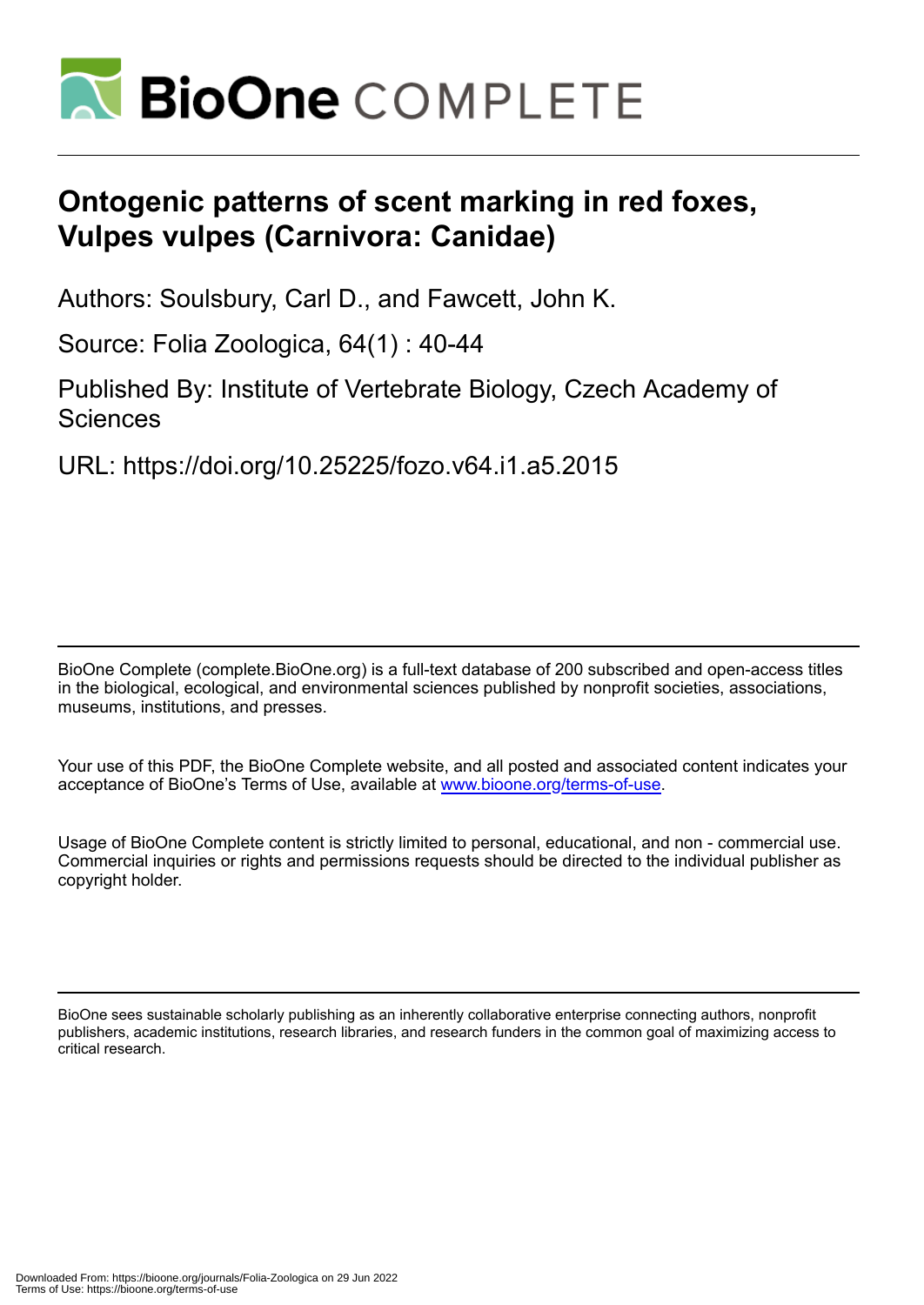# **Ontogenic patterns of scent marking in red foxes,**  *Vulpes vulpes* **(Carnivora: Canidae)**

**Carl D. SOULSBURY1 \* and John K. FAWCETT2**

*<sup>1</sup> School of Life Sciences, University of Lincoln, Brayford Pool, Lincoln LN6 7TS, U.K.; e-mail: csoulsbury@lincoln.ac.uk <sup>2</sup> 14 Forest Glade Close, Brockenhurst, Hampshire SO42 7QY, U.K.*

Received 19 September 2014; Accepted 6 February 2015

**Abstract.** Scent marking is widely recognised to have a crucial function in many species. Most research has focussed on adults and very little is known about scent marking patterns during juvenile development. Using video records of juvenile red fox *Vulpes vulpes* across six years, we tested whether scent marking rates varied with age or sex, or whether juveniles remaining on the natal territory (philopatry) marked more frequently than those that disappeared. Our data show that male juvenile red foxes scent marked more than females during early development, but rates rapidly declined as they aged. In contrast, females showed a significantly later and slower rate of decline. Within females, individuals that remained in the natal area had higher scent marking rates than those that disappeared, suggesting that scent marking has a role in social group affiliation within litters. These results demonstrate that scent marking plays an important role in juveniles, including their intra-litter social interactions.

**Key words:** sociality, sibling rivalry, dominance hierarchy, urine

## **Introduction**

Scent marking may be defined as the deposition of odour by urination, defecation or the release of glandular secretions (Kleiman 1966). In different species and under different ecological conditions, chemical cues found in urine, faeces and scent gland secretions can serve as reliable signals to transmit information about the relative health (Zala et al. 2004), sex (Ferkin & Johnston 1995), social status (Hurst et al. 2001) or reproductive state (Washabaugh & Snowdon 1998) of an individual. In carnivores, scent marking has multiple functions including demarcating territory boundaries, and conveying social and individual information (Gorman & Trowbridge 1998).

There are numerous studies of scent marking among adults within populations (e.g. Sillero-Zubiri & Macdonald 1998, Gould & Overdroff 2002). Urine marking has an important social role in many mammal groups, with sex (e.g. Fawcett et al. 2013) and status differences among adult individuals (e.g. Gese & Ruff 1997, Sillero-Zubiri & Macdonald 1998). In contrast, only a few studies have considered scent marking rates of juvenile individuals (e.g. Gese & Ruff 1997) and even fewer note ontogenic development of marking. Scent marking behaviours begin relatively early during development (Rasa 1973, Roeder 1984, Sliwa

1996, Sharpe et al. 2012). However, it is unknown at what age they develop or whether there are differences according to sex or social status.

Red foxes (*Vulpes vulpes*) are widespread mediumsized (4-7 kg) canids with substantial social and ecological plasticity (Baker & Harris 2004). Scent marking has diverse functions including territorial demarcation and social interactions (Henry 1977, 1980, Macdonald 1979a, Baker et al. 2000, Goszczyński 2002, Arnold et al. 2011). Under some conditions, offspring from previous years remain in the natal territory, leading to the formation of social groups (Macdonald 1979b, Baker et al. 1998, Baker & Harris 2004). Previous work has shown that social behaviour is crucial in determining which cubs remain in the natal territory and which disperse; dispersing individuals had less social interaction (Harris & White 1992) and spent more time away from the home range core areas (Woollard & Harris 1990). Scent marking may be crucial in social interactions among juveniles of red fox groups, possibly relating to social status. Despite this possible importance, there are no empirical data on scent marking patterns in litters of red foxes and what drives variation in frequency. This study had three aims: to test whether patterns of scent marking among cubs (1) varied with

*<sup>\*</sup> Corresponding Author*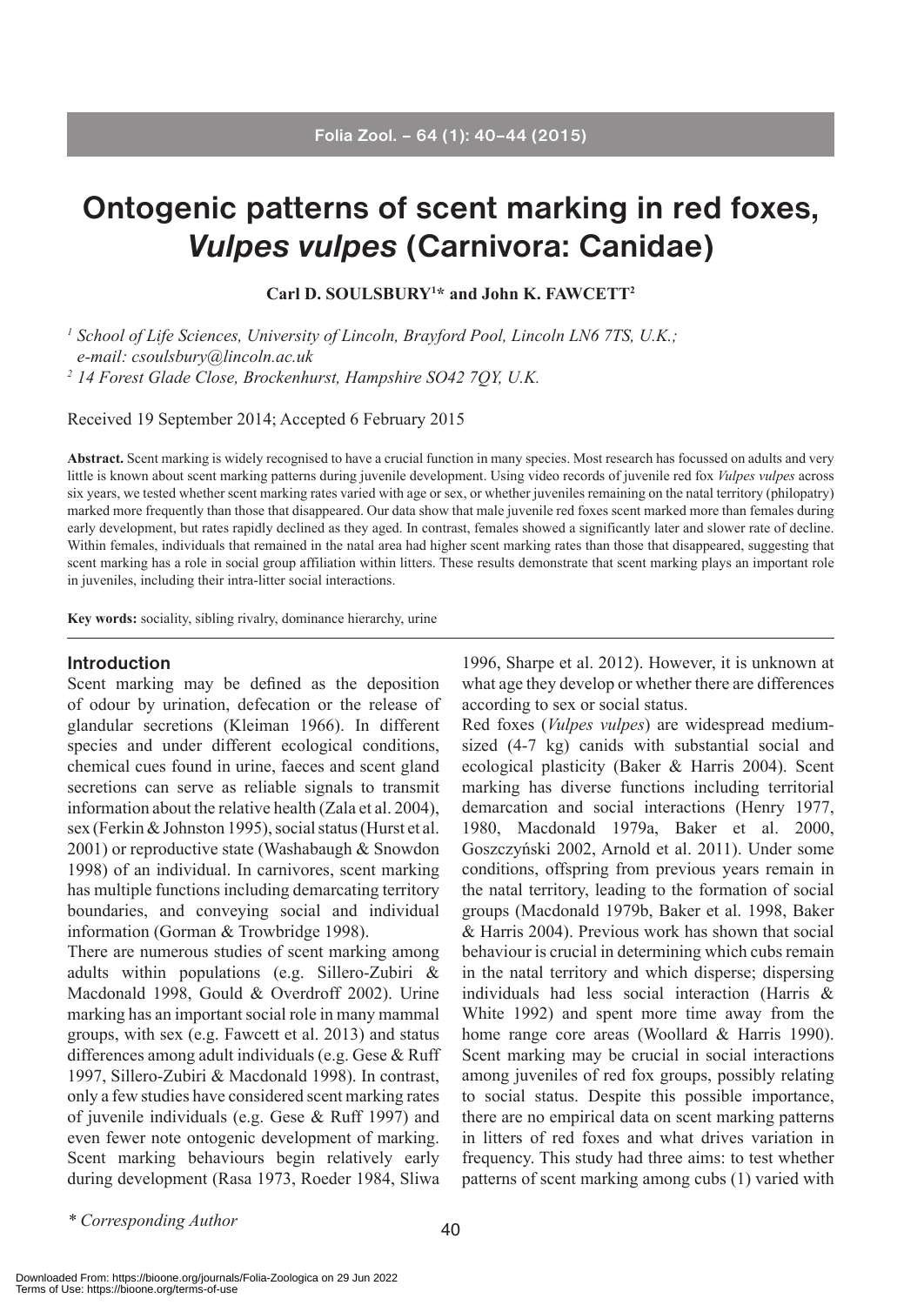month; (2) differed between males and females; (3) differed between individuals remaining philopatric or dispersing.

### **Material and Methods**

#### *Study site and video setup*

The study site and recording protocols were identical to those described in a previous study (see Fawcett et al. 2013). Briefly, the study site was a largish garden in the New Forest, Hampshire, where foxes regularly attended a feeding station about  $15 \times 20$  m, mainly comprising rough lawn backed by shrubs. The openness of the lawn facilitated reliable observations. Foxes were filmed with two infra-red/colour video cameras recording continuously from approximately one hour before sunset throughout each night. The study site was illuminated with six infra-red lamps (Fawcett et al. 2013).

### *Data collection*

Foxes were identified by distinctive morphological features and sex was established by observing the genitalia. All urine markings were recorded; though brief (Henry 1977), they were easily observable (Fawcett et al. 2013). Data were documented according to whether an individual was seen to urine mark or completely abstain during attendance that night. We recorded urine marking by juveniles (0-12 months) from first appearance until they disappeared or became adults (> 12 months). We could not ascertain the exact fate of individuals (i.e. whether voluntarily dispersed) but, since most disappearance occurred during the dispersal period (October-March: Soulsbury et al. 2011) and not during peaks of juvenile mortality (e.g. July: Baker et al. 2001), we believe that most disappearances were of dispersing individuals and our categorisation of status as philopatric or dispersed is valid.

#### *Data analysis*

Data were collated on a daily basis for each individual observed attending the feeding site, for a total of six years (spring 2007 to spring 2013). Urination was categorised as binomial ( $0 =$  no urination,  $1 =$ urination observed) irrespective of the number of urine marks observed during the whole night. To assess monthly, sex- and status-specific patterns of urination in cubs we carried out two binomial general linear mixed-effect models with urination (0, 1) as a dependent variable. In the first model (a), we included month, sex (female/male) and their interaction as fixed factors in the model. In the second model (b),



**Fig. 1.** Median ( $\pm$  IQR) proportion of daily visits with urine mark (a) male juvenile red foxes and (b) female juvenile red foxes.



**Fig. 2.** Boxplot showing the differences in median proportion of daily visits with urine mark between female red foxes that were philopatric and those that dispersed.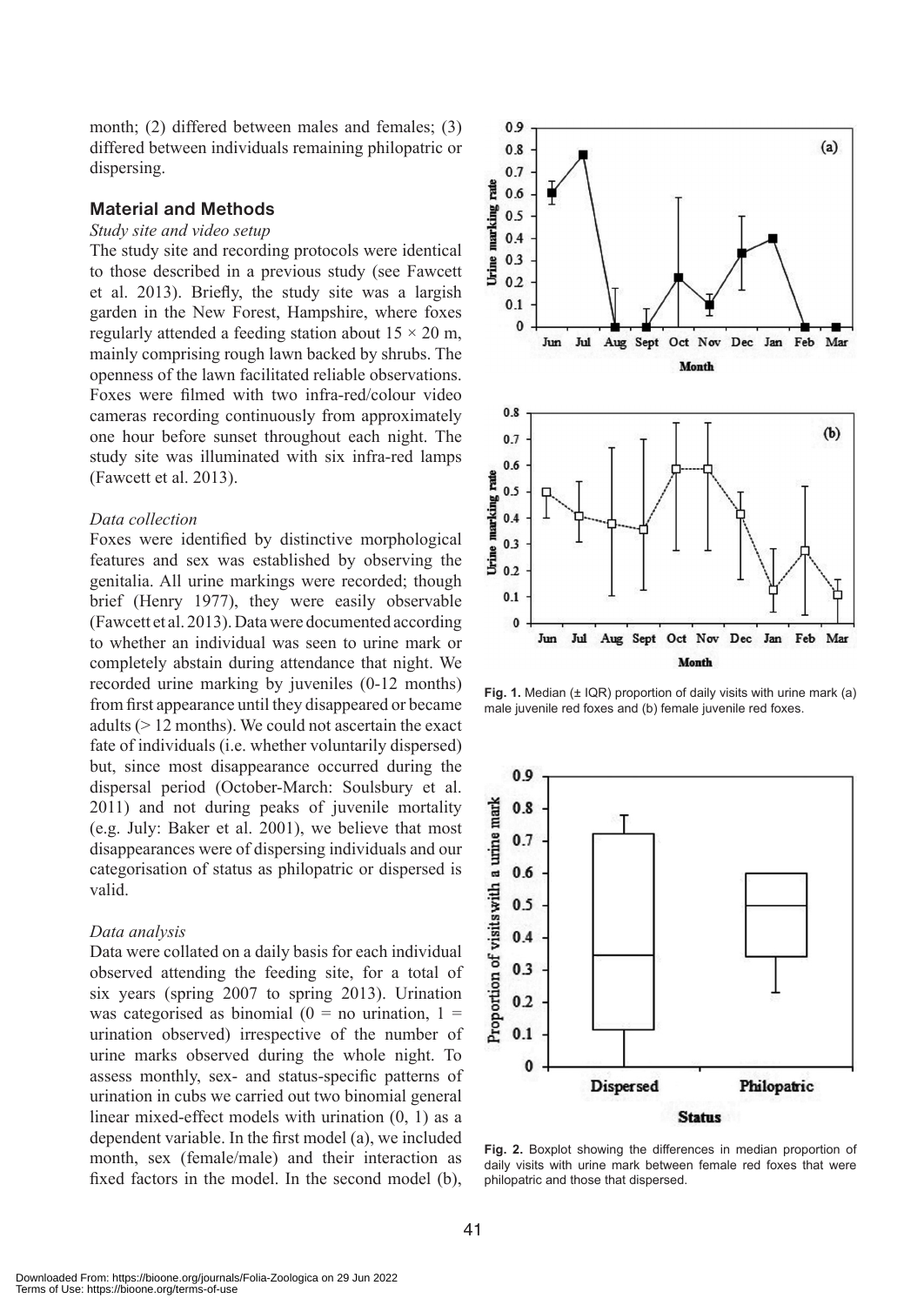| Model | Variable              | Estimate | <b>SE</b> | Z       | P     |
|-------|-----------------------|----------|-----------|---------|-------|
| (a)   | (Intercept)           | $-0.84$  | 0.95      |         |       |
|       | Month                 | $-0.03$  | 0.04      | $-0.86$ | 0.391 |
|       | Sex                   | 2.64     | 1.51      | 1.76    | 0.079 |
|       | Month $\times$ sex    | $-0.36$  | 0.17      | $-2.16$ | 0.031 |
| (b)   | (Intercept)           | $-2.26$  | 1.37      |         |       |
|       | Month                 | 0.05     | 0.08      | 0.57    | 0.566 |
|       | <b>Status</b>         | 2.84     | 0.96      | 2.97    | 0.003 |
|       | Month $\times$ status | $-0.12$  | 0.10      | $-1.26$ | 0.206 |

**Table 1.** Binomial GLMM output for (a) daily urine marking rates comparing month, sex and their interaction and (b) female daily urine marking rates comparing month, status (philopatric or dispersed) and their interaction.

we included month, status (philopatric/dispersed) and their interaction; we had sufficient data to analyse females only. For both models, year and individual were included as random factors. Models were run using the lme4 package (Bates et al. 2012) in R 2.14.1 (R Development Core Team 2012).

## **Results**

## *General*

We collected data on 14 juvenile foxes (4 males, 10 females), across six years, for a total of 1676 observations of daily presence/absence of scent marking. For females, five were philopatric and five disappeared, whereas only one male remained philopatric. The peak month for disappearances was October for males (3/3) whereas females disappeared later (October 1/5, December 2/5, February 2/5).

## *Sex and ontogenic development of urine marking*

There was no significant effect of month on overall urine marking rates (Table 1), but the difference between sexes neared significance ( $P = 0.079$ ), whilst the interaction between sex and month was significant  $(P = 0.031,$  Table 1). Males marked more often than females in June and July when juveniles were fairly young (3-4 months old), but males' marking rates declined rapidly as they aged (Fig. 1a), whereas female marking rates declined later and much more slowly (Fig. 1b).

## *Status and ontogenic variation in scent marking*

Using data from only females, there was no effect of month or the interaction between month and status (philopatric or dispersing) on urine marking rates (Table 1). In contrast, status was highly significant (Table 1). Individuals that remained philopatric had significantly higher urine marking rates than individuals that dispersed (Fig. 2).

## **Discussion**

*The effects of sex and ontogeny on scent marking* Our results demonstrated complicated patterns of scent marking in red fox cubs. Male cubs marked more frequently than females during early development (3-4 months old), but this difference disappeared as juvenile foxes became older. This contrasts with other social species: studies of spotted hyaenas during the pre-puberty failed to report sex differences either in the wild (Mills & Gorman 1987) or in captivity (Woodmansee et al. 1991). In sexually dimorphic species with different adult social roles one expects sex differences in scent marking during development (Whitworth & Southwick 1984). However, in behaviourally and physically monomorphic carnivores, like aardwolves *Proteles cristatus*, one would predict minimal sex differences in early development (Sliwa 1996). Red fox cubs show low, but clear, sexual dimorphism in body size at an early age (Soulsbury et al. 2008). Hence it is likely that that the higher rate of scent marking by male juvenile foxes during June and July reflects some aspect of social relationships possibly including dominance.

Red foxes establish a dominance hierarchy when very young (Meyer & Weber 1996) and, like other carnivores, they scent mark when fairly young (Rasa 1973, Roeder 1984, Sliwa 1996). Our results showed that for male juveniles there was a rapid decline in scent marking rates as they aged. In contrast, females showed a later and slower decline. Many social species show a decline in scent marking as they reach maturity, possibly avoiding conflict with adult territory holders (Sliwa 1996). Our data may support this hypothesis for males at least. Male red foxes disperse earlier than females (Soulsbury et al. 2011) and conflict with dominant males in social groups may occur earlier for males. Evidence also suggests that the factors linked to dispersal occur earlier in males than in females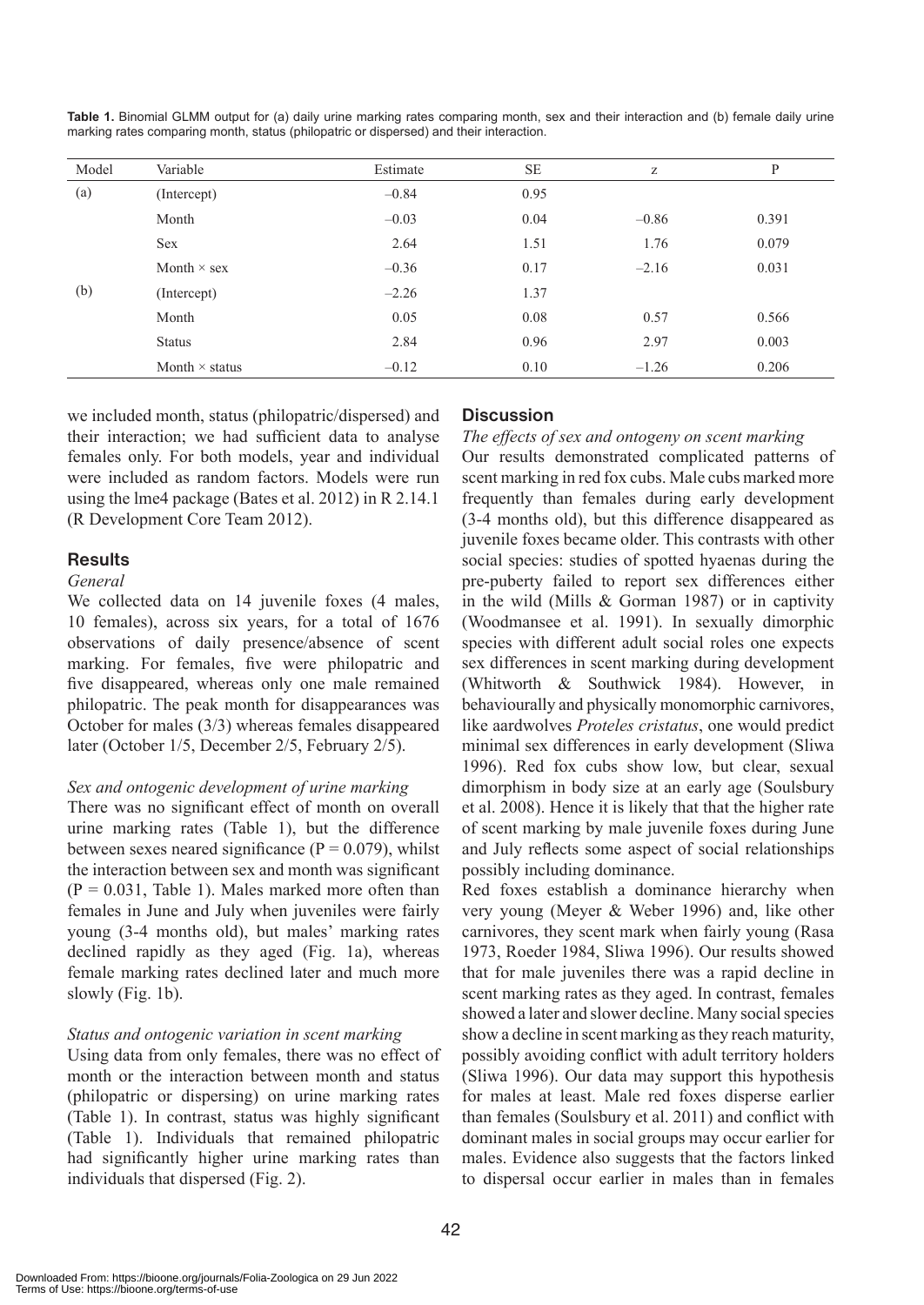(Harris & White 1992). Our evidence indicates that this earlier lowering of social group affiliation, or increased within-group conflict among males, leads to earlier reductions in urine marking rates, compared to females.

#### *Status and scent marking rates in juvenile red foxes*

In this study, females that disappeared/dispersed had lower rates of scent marking than philopatric individuals. Previous studies have noted that individuals scent mark less during dispersal (Gese & Ruff 1997); this is the first study to report differences in scent marking rates pre-dispersal. In many species, more dominant adults show higher scent marking rates (e.g. Sillero-Zubiri & Macdonald 1998), but there has been little previous study of marking rates within juvenile groups. The only scent marking study comparing differences dependent on social status occurred in a captive spotted hyena colony (Woodmansee et al. 1991). Here too, dominant individuals marked more frequently than subordinates (Woodmansee et al. 1991). In red foxes, offspring of subordinate females usually disperse (Whiteside et al. 2011) and dispersing individuals in fox groups are usually subordinate and less socially-bonded pre-dispersal (Woollard & Harris 1990, Harris & White 1992). Our evidence suggests that the social relationships within litters of red foxes already manifests itself in patterns of scent marking.

In conclusion, we found the interaction between month and sex affected the frequency of urine marking by juvenile red foxes. Males scent-marked more frequently than females during early development but the frequency quickly declined as they aged. Marking rates decreased later and more gradually in females than in males. Marking rates were significantly higher among females remaining philopatric than among those disappeared/dispersed. Overall, these results highlight the importance of scent marking during ontogeny.

#### **Acknowledgements**

*We are extremely grateful to Jeanne Fawcett whose help in recording, watching and interpreting the videos was of fundamental importance to this paper.* 

#### **Literature**

- Arnold J., Soulsbury C.D. & Harris S. 2011: Spatial and behavioral changes by red foxes (*Vulpes vulpes*) in response to artificial territory intrusion. *Can. J. Zool. 89: 808–815.*
- Baker P.J. & Harris S. 2004: Red foxes: the behavioural ecology of red foxes in urban Bristol. In: Macdonald D.W. & Sillero-Zubiri C. (eds.), The biology and conservation of wild canids. *Oxford University Press, Oxford, U.K.: 207–216.*
- Baker P.J., Funk S.M., Harris S. & White P.C.L. 2000: Flexible spatial organization of urban foxes, *Vulpes vulpes*, before and during an outbreak of sarcoptic mange. *Anim. Behav. 59: 127–146.*
- Baker P.J., Harris S., Robertson C.P.J., Saunders G. & White P.C.L. 2001: Differences in the capture rate of cage-trapped red foxes *Vulpes vulpes* and an evaluation of rabies control measures in Britain. *J. Appl. Ecol. 38: 823–835.*
- Baker P.J., Robertson C.P., Funk S.M. & Harris S. 1998: Potential fitness benefits of group living in the red fox, *Vulpes vulpes*. *Anim. Behav. 56: 1411–1424.*
- Bates D., Maechler M. & Bolker B. 2012: lme4: linear mixed-effects models using S4 classes. R package version 0.999999-0. *http:// CRAN. R-project. org/packag e0lme4*
- Fawcett J.K., Fawcett J.M. & Soulsbury C.D. 2013: Seasonal and sex differences in urine marking rates of wild red foxes *Vulpes vulpes*. *J. Ethol. 31: 41–47.*
- Ferkin M.H. & Johnston R.E. 1995: Meadow voles, *Microtus pennsylvanicus*, use multiple sources of scent for sex recognition. *Anim. Behav. 49: 37–44.*
- Gese E.M. & Ruff E.L. 1997: Scent-marking by coyotes, *Canis latrans*: the influence of social and ecological factors. *Anim. Behav. 54: 1155–1166.*
- Gorman M.L. & Trowbridge B.J. 1989: The role of odor in the social lives of carnivores. In: Gittleman J.L. (ed.), Carnivore behavior, ecology, and evolution. Vol. 1. *Cornell University Press, U.S.A.: 57–88.*
- Goszczyński J. 2002: Home ranges in red fox: territoriality diminishes with increasing area. *Acta. Theriol. 47: 103–114.*
- Gould L. & Overdorff D.J. 2002: Adult male scent-marking in *Lemur catta* and *Eulemur fulvus rufus*. *Int. J. Primatol. 23: 575–586.*
- Harris S. & White P.C.L. 1992: Is reduced affiliative rather than increased agonistic behaviour associated with dispersal in red foxes? *Anim. Behav. 44: 1085–1089.*
- Henry J.D. 1977: The use of urine marking in the scavenging behavior of the red fox (*Vulpes vulpes*). *Behaviour 61: 82–106.*
- Henry J.D. 1980: The urine marking behavior and movement patterns of red foxes (*Vulpes vulpes*) during a breeding and post-breeding period. In: Müller-Schwarze D. & Iverstein R.M. (eds.), Chemical signals: vertebrates and aquatic invertebrates. *Plenum Press, New York: 11–27.*
- Hurst J.L., Beynon R.J., Humphries R.E., Malone N., Nevison C.M., Payne C.E., Robertson D.H.L. & Veggerby C. 2001: Information in scent signals of competitive social status: the interface between behaviour and chemistry. In: Marchelewska-Koj A., Muller-Schwarze D. & Lepri J. (eds.), Chemical signals in vertebrates 9. *Plenum Press, New York: 43–52.*
- Kleiman D. 1966: Scent marking in the Canidae. *Symp. Zool. Soc. Lond. 18: 167–177.*
- Macdonald D.W. 1979a: Some observations and field experiments on the urine marking behaviour of the red fox, *Vulpes vulpes* L. *Z. Tierpsychol. 51: 1–22.*